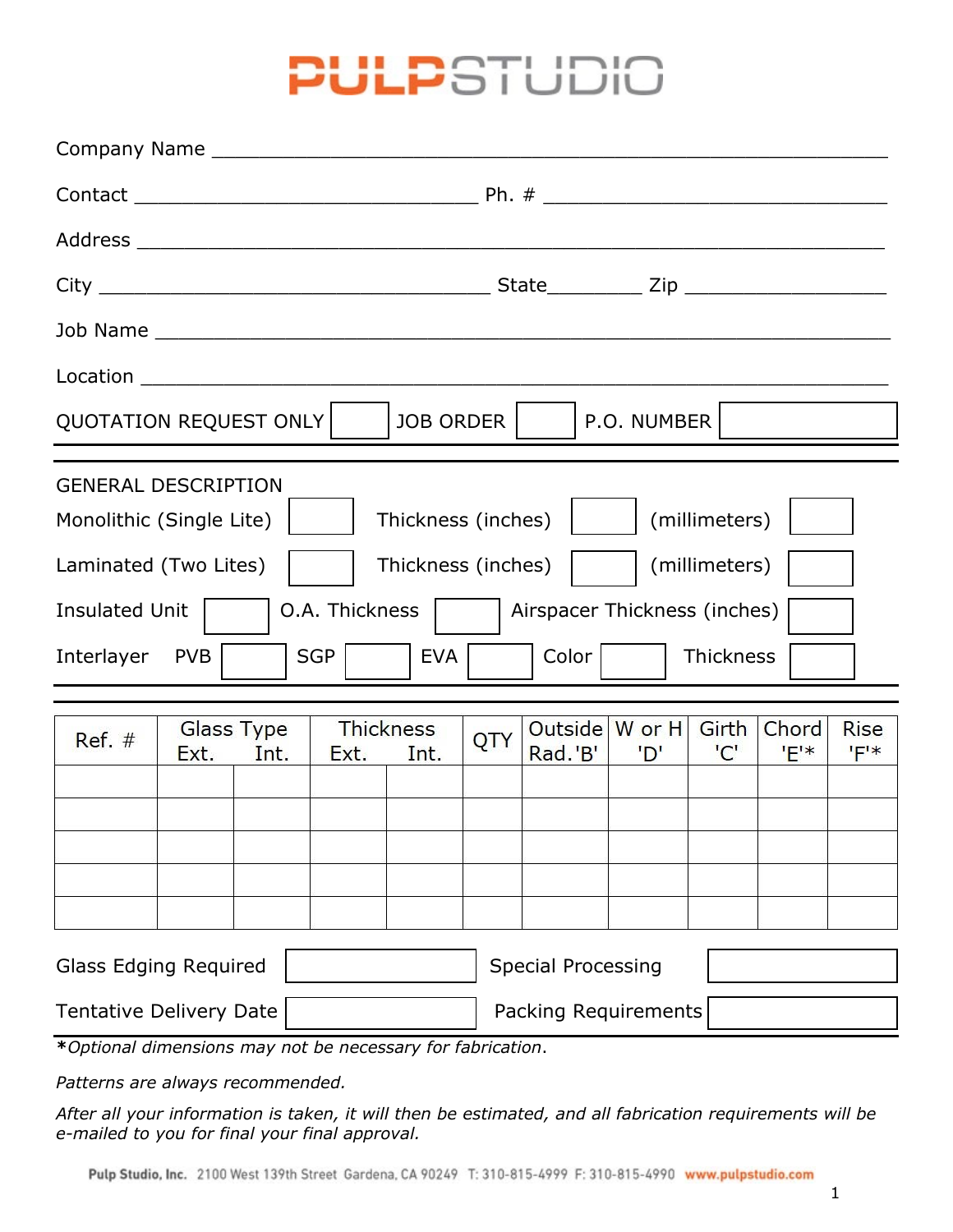# PULPSTUDIO

#### DEFINITIONS

- 1. Girth Length around the curve, stringline or the arc width
- 2. Height or Width Length of glass
- 3. Radius Line that extends from the center point to the outside edge of a given Circle. *This dimension defines the shape of the curve. (The radius is equal to ½ the diameter)*
- 4. Chord A line segment between two (2) points on a given curve
- 5. Depth Distance the chord and the highest point of the curve or arc